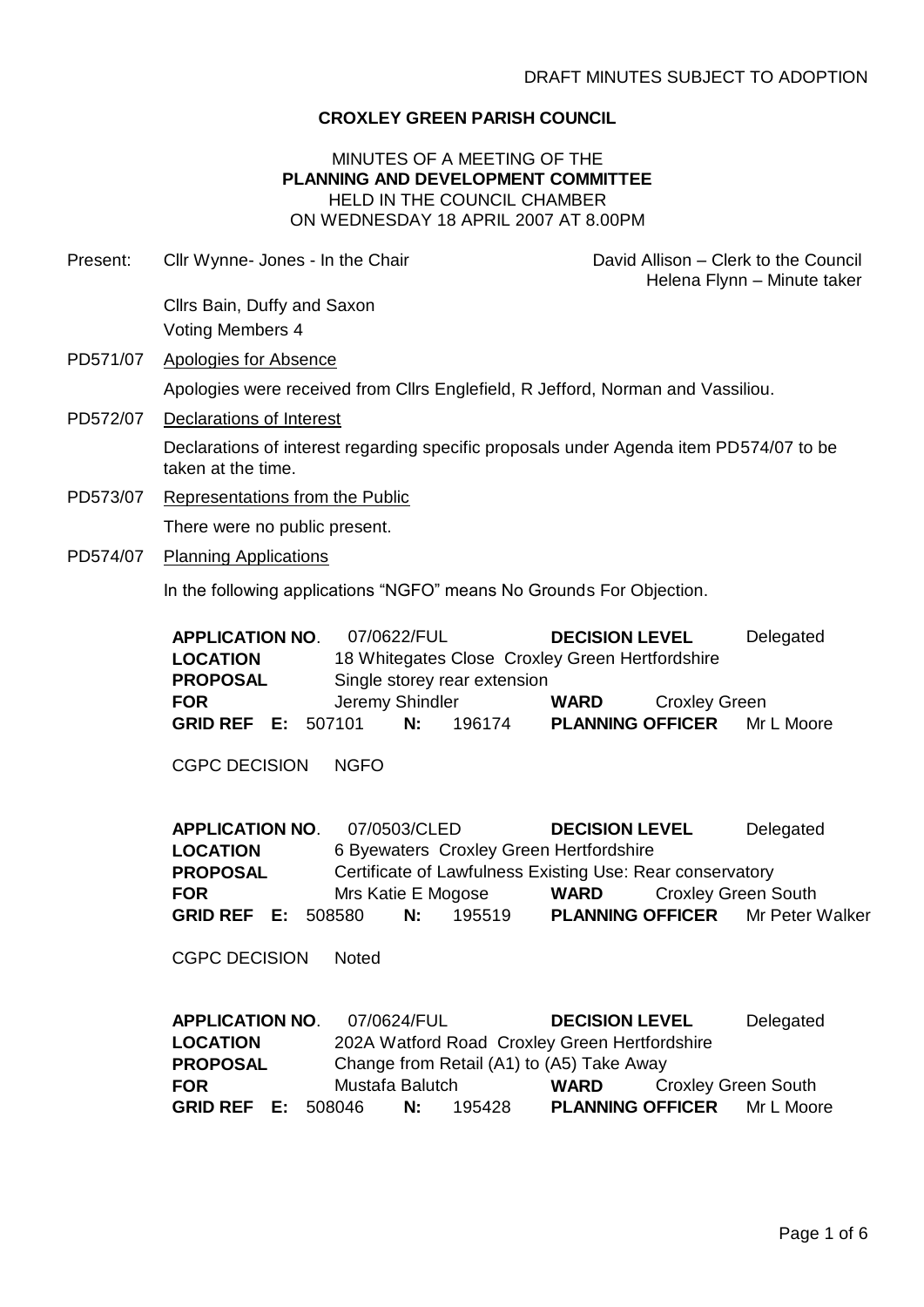CGPC DECISION OBJECT:

- 1. The Parish Council has received a written objection –see attached letter dated 12 April 2007 from the Standard Tandoori;
- 2. The proposed change of use is contrary to Guideline S.3 of the TRDC Local Plan 1996-2011 where A1 retail use is to be encouraged. The proposal would lead to the loss of an A1 unit within a defined Local Shopping Centre which would be to the detriment of the vitality and viability of the parade as a whole;
- 3. The retail area is already serviced by a take away unit and any further take away units will be to the detriment of local residents, particularly in respect of inadequate parking which is already inadequate in servicing the existing units.

| <b>APPLICATION NO.</b> | 07/0592/FUL                                                                                       | <b>DECISION LEVEL</b> | Delegated                                                            |
|------------------------|---------------------------------------------------------------------------------------------------|-----------------------|----------------------------------------------------------------------|
| <b>LOCATION</b>        | 20 Lewes Way Croxley Green Hertfordshire                                                          |                       |                                                                      |
| <b>PROPOSAL</b>        | to front elevation, single storey front, side and rear extension and<br>two storey rear extension |                       | Loft conversion with rear and side dormer windows, three roof lights |
| <b>FOR</b>             | Mr And Mrs Woodford WARD                                                                          |                       | <b>Croxley Green North</b>                                           |

**GRID REF E:** 508112 **N:** 196419 **PLANNING OFFICER** Mr Peter Walker

CGPC DECISION OBJECT: the proposal is considered to have excessive fenestration to the front elevation detrimental to the street scene.

|                                                                | APPLICATION NO. 07/0594/CLPD        | <b>DECISION LEVEL</b><br>Delegated                                   |  |  |  |  |  |
|----------------------------------------------------------------|-------------------------------------|----------------------------------------------------------------------|--|--|--|--|--|
| 90 Winton Drive Croxley Green Hertfordshire<br><b>LOCATION</b> |                                     |                                                                      |  |  |  |  |  |
| <b>PROPOSAL</b>                                                |                                     | Certificate of Lawfulness Proposed Use/Development:                  |  |  |  |  |  |
|                                                                | roof alterations                    | Loft conversion with rear dormer window and window to side elevation |  |  |  |  |  |
| <b>FOR</b>                                                     | L Buckland And M Dias               | <b>Croxley Green</b><br><b>WARD</b>                                  |  |  |  |  |  |
| COID DEE                                                       | $F. 507000 \qquad \text{M}. 405695$ | DI ANNINO OFFICED<br>Alica Eagolina                                  |  |  |  |  |  |

**GRID REF E:** 507989 **N:** 195635 **PLANNING OFFICER** Alice Eggeling

CGPC DECISION NOTED

| <b>APPLICATION NO.</b>                                       |  |        | 07/0512/FUL                                                                                                                 |                       | <b>DECISION LEVEL</b> |  | Delegated        |
|--------------------------------------------------------------|--|--------|-----------------------------------------------------------------------------------------------------------------------------|-----------------------|-----------------------|--|------------------|
| 12 Scots Hill Croxley Green Hertfordshire<br><b>LOCATION</b> |  |        |                                                                                                                             |                       |                       |  |                  |
| <b>PROPOSAL</b>                                              |  |        | New shop front, security shutters to front and side elevation,<br>replacement double glazed windows and internal alteration |                       |                       |  |                  |
| <b>FOR</b>                                                   |  |        | Mr K Vairayanathan                                                                                                          | WARD<br>Croxley Green |                       |  |                  |
| <b>GRID REF</b> E:                                           |  | 506909 | N:                                                                                                                          | 195263                | <b>PLANNING</b>       |  | Ms Claire Garner |

CGPC DECISION NGFO

| <b>APPLICATION NO.</b>    | 07/0513/CLED                                  |        | <b>DECISION LEVEL</b>                                         |                      | Delegated                              |  |  |
|---------------------------|-----------------------------------------------|--------|---------------------------------------------------------------|----------------------|----------------------------------------|--|--|
| <b>LOCATION</b>           | 13 Winchester Way Croxley Green Hertfordshire |        |                                                               |                      |                                        |  |  |
| <b>PROPOSAL</b>           |                                               |        | Certificate of Lawfulness Existing Use: Front porch extension |                      |                                        |  |  |
| <b>FOR</b>                | Mrs J E Burdin                                |        | <b>WARD</b>                                                   | <b>Croxley Green</b> |                                        |  |  |
| <b>GRID REF E: 507706</b> | N:                                            | 195933 |                                                               |                      | <b>PLANNING OFFICER</b> Alice Eggeling |  |  |

**OFFICER**

CGPC DECISION NOTED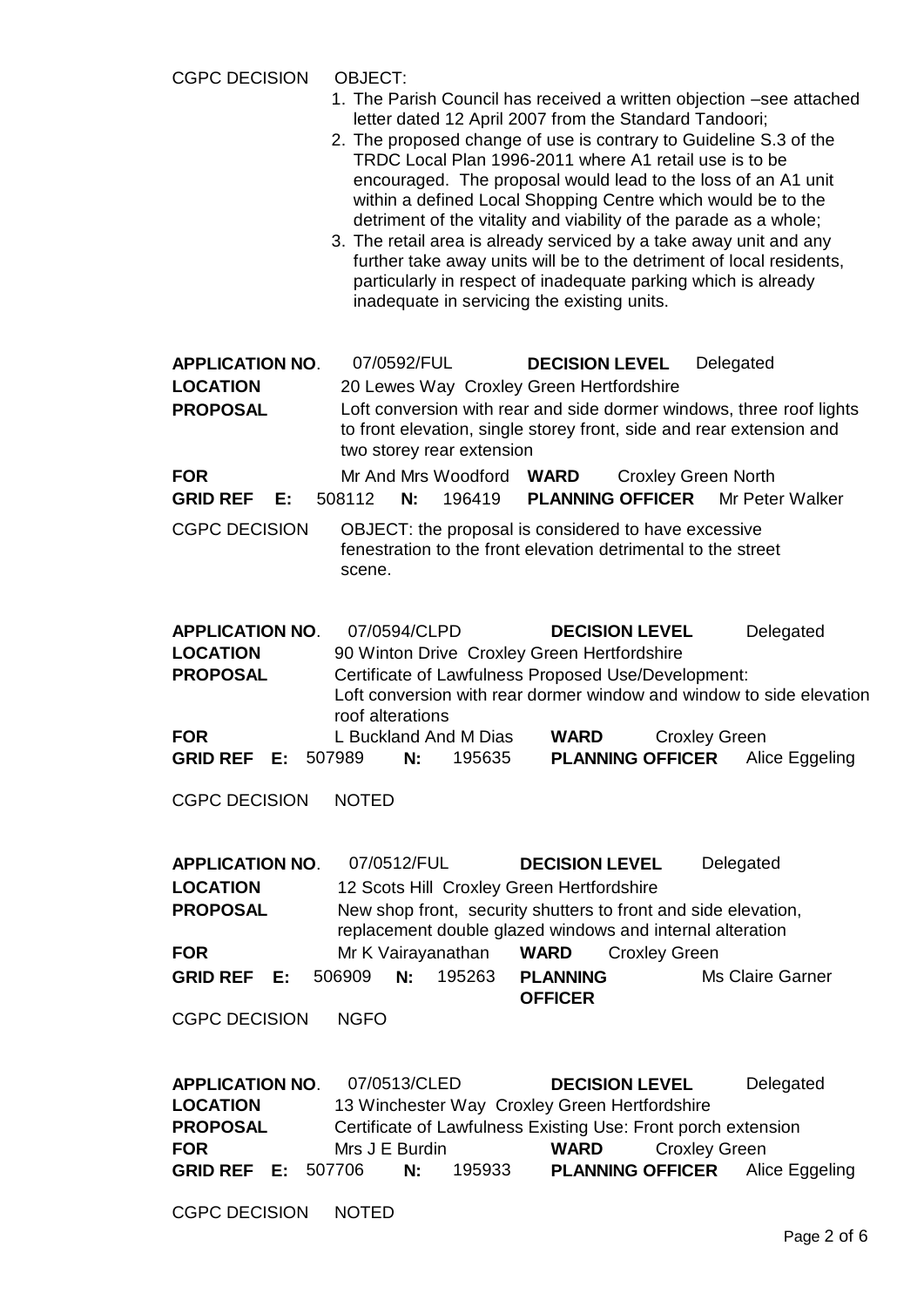**APPLICATION NO**. 07/0518/FUL **DECISION LEVEL** Delegated **LOCATION** 43 Sherborne Way Croxley Green Hertfordshire **PROPOSAL** Single storey front porch extension **FOR** SWade **WARD** Croxley Green **GRID REF E:** 507660 **N:** 195985 **PLANNING OFFICER** Ms M Harding CGPC DECISION NGFO **APPLICATION NO**. 07/0525/FUL **DECISION LEVEL** Delegated **LOCATION** 5 Frankland Road Croxley Green Hertfordshire **PROPOSAL** Loft conversion with rear dormer window and roof light to front elevation and roof alterations **FOR** Mr And Mrs M Hepper **WARD** Croxley Green South **GRID REF E:** 507999 **N:** 195340 **PLANNING OFFICER** Ms Sarah Hunter CGPC DECISION NGFO **APPLICATION NO**. 07/0585/FUL **DECISION LEVEL** Delegated **LOCATION** 143 Community Way Croxley Green Hertfordshire **PROPOSAL** Change of use from B1 (Offices) to D2 (Fitness studio) **FOR** Julia Wheeler **WARD** Croxley Green **GRID REF E:** 507474 **N:** 195562 **PLANNING OFFICER** Alice Eggeling CGPC DECISION NGFO **APPLICATION NO**. 07/0583/FUL **DECISION LEVEL** Delegated **LOCATION** 229 Baldwins Lane Croxley Green Hertfordshire **PROPOSAL** Two storey side and front extension and single storey rear extension **FOR** Mr J Crane And Ms **McDermot WARD** Croxley Green **GRID REF E:** 507705 **N:** 196070 **PLANNING OFFICER** Ms Sarah **Hunter** CGPC DECISION NGFO PD575/07 Recent Decisions by Three Rivers District Council **APPLICATION NO**. 07/0187/FUL **DECISION LEVEL** Delegated **LOCATION** 26 Frankland Road Croxley Green Hertfordshire **PROPOSAL** Single storey side and rear extension and alterations to fenestration detail and demolition of detached garage **FOR** Mr Adrian Simpson **WARD** Croxley Green South **GRID REF E:** 507871 **N:** 195265 **PLANNING OFFICER** Ms Sarah Hunter CGPC DECISION NGFO TRDC DECISION APPROVED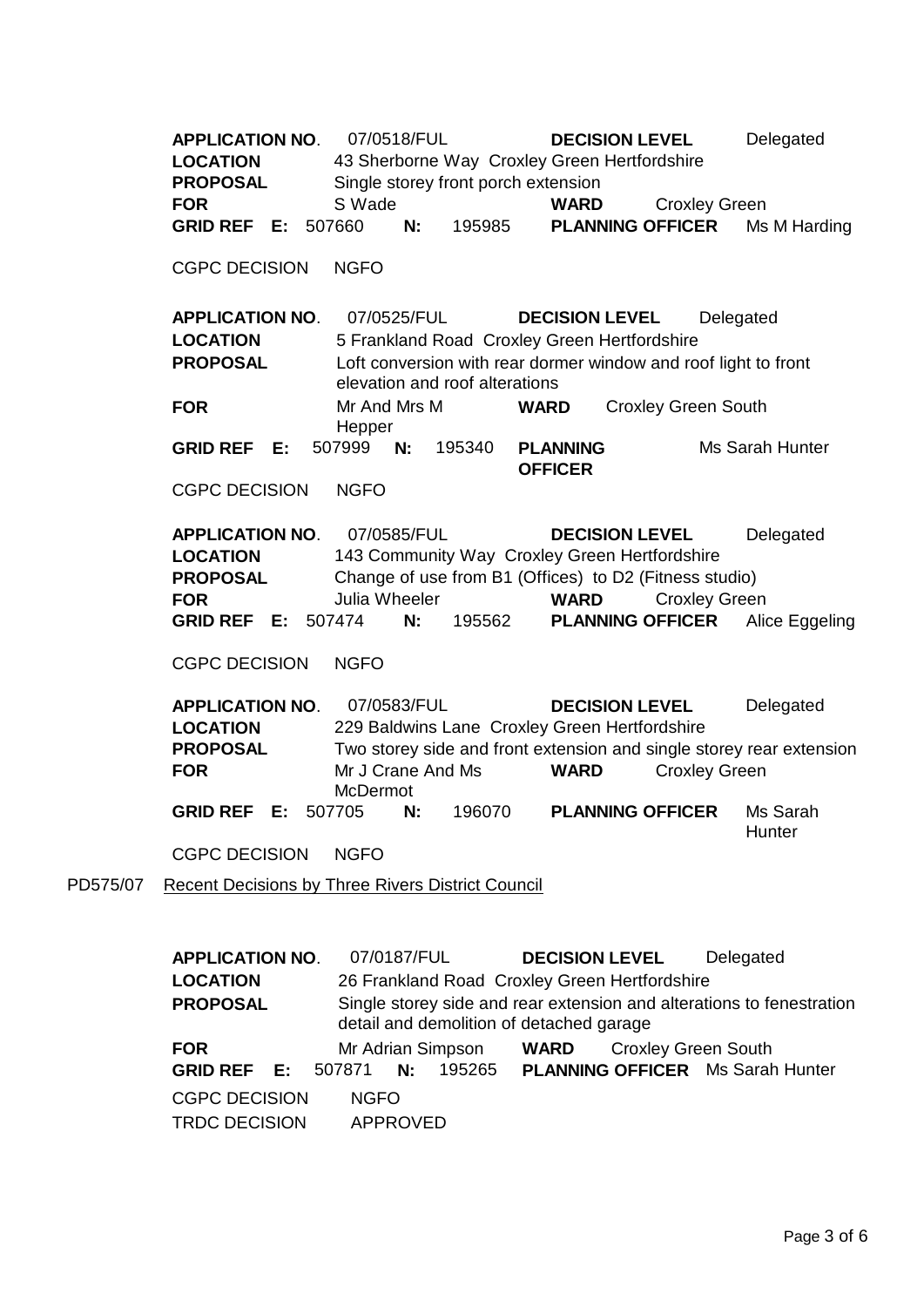**APPLICATION NO**. 07/0148/FUL **DECISION LEVEL** Delegated **LOCATION** 85 Kenilworth Drive Croxley Green Hertfordshire **PROPOSAL** Single storey rear extension with rear roof light and internal alteration **FOR** Richard Campanini **WARD** Croxley Green North **GRID REF E:** 507734 **N:** 196178 **PLANNING OFFICER** Ms Sarah Hunter CGPC DECISION NGFO TRDC DECISION APPROVED **APPLICATION NO**. 07/0178/FUL **DECISION LEVEL** Delegated **LOCATION** 27 Scots Hill Croxley Green Hertfordshire **PROPOSAL** Loft conversion with two front roof lights and rear dormer window and new front porch **FOR** Ms Sha Oldham **PLANNING OFFICER** Ms Sarah Hunter **WARD** Croxley Green South **PARISH** Croxley Green Parish Council **APP. TYPE** FUL **GRID REF E:** 506905 **N:** 195199 CGPC DECISION NGFO TRDC DECISION APPROVED **APPLICATION NO**. 07/0345/FUL **DECISION LEVEL** Delegated **LOCATION** 20 Dulwich Way Croxley Green Hertfordshire **PROPOSAL** Change of use of amenity land to residential curtilage **FOR** Mr D V Crawley **WARD** Croxley Green **GRID REF E:** 507370 **N:** 19584 **PLANNING OFFICER** Alice Eggeling CGPC DECISION NGFO TRDC DECISION APPROVED **APPLICATION NO**. 07/0421/CLPD **DECISION LEVEL** Delegated **LOCATION** 5 Malvern Way Croxley Green Hertfordshire **PROPOSAL** Certificate of Lawfulness Proposed Development: Erection of two rear garden sheds **FOR** Mr S Dodds **WARD** Croxley Green **GRID REF E:** 507959 **N:** 195959 **PLANNING OFFICER** Ms M Harding CGPC DECISION NGFO TRDC DECISION APPROVED **APPLICATION NO**. 07/0211/FUL **DECISION LEVEL** Delegated **LOCATION** 309 New Road Croxley Green Hertfordshire **PROPOSAL** Amendment to planning permission 06/0215/FUL to include: Changes to fenestration detail in two storey side extension **FOR** Mr Grant Murray **WARD** Croxley Green **GRID REF E:** 507863 **N:** 19548 **PLANNING OFFICER** Ms Claire Garner CGPC DECISION NGFO TRDC DECISION APPROVED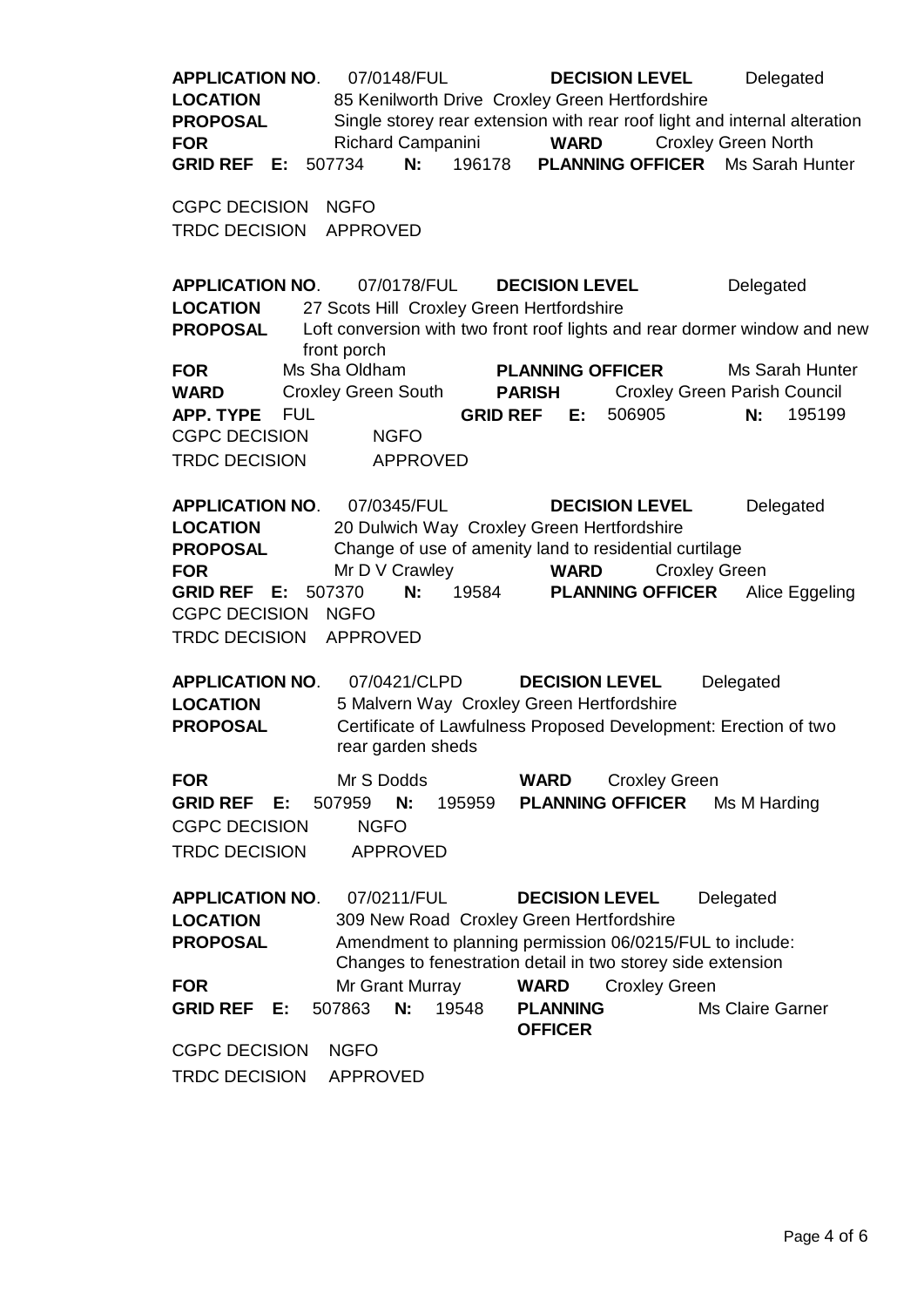**APPLICATION NO**. 07/0206/LBC **DECISION LEVEL** Delegated **LOCATION** Parrotts 3 Parrotts Close Croxley Green **PROPOSAL** Listed Building Consent: Single storey front extension and front porch extension **FOR** Mr And Mrs P K Williams **WARD** Croxley Green **GRID REF E:** 507111 **N:** 196054 **PLANNING OFFICER** Ms Claire Garner CGPC DECISION NGFO TRDC DECISION APPROVED **APPLICATION NO**. 07/0459/FUL **DECISION LEVEL** Delegated **LOCATION** 129 Frankland Road Croxley Green Hertfordshire **PROPOSAL** Demolition of existing garage and erection of single storey side extension **FOR** Mr And Mrs D I **Crowder WARD** Croxley Green South **GRID REF E:** 507577 **N:** 195051 **PLANNING OFFICER** Alice Eggeling CGPC DECISION NGFO TRDC DECISION APPROVED **APPLICATION NO**. 07/0376/FUL **DECISION LEVEL** Delegated **LOCATION** 103 Byewaters Croxley Green Hertfordshire **PROPOSAL** Single storey rear extension and two storey rear extension **FOR** Mr S Rose **WARD** Croxley Green South **GRID REF E:** 508306 **N:** 195292 **PLANNING OFFICER** Alice Eggeling CGPC DECISION NGFO TRDC DECISION APPROVED **REFUSALS APPLICATION NO**. 07/0005/FUL **DECISION LEVEL** Delegated **LOCATION** The Grove Dugdales Croxley Green **PROPOSAL** Conversion of loft of main house to flat with two front and three rear dormer windows and roof lights and raising of eaves level and roof of Coach House and changes to fenestration detail to create a two bed residential unit **FOR** Veritas (Grove) Ltd **PLANNING OFFICER** Ms Sarah Hunter WARD Croxley Green **North PARISH** Croxley Green Parish Council **APP. TYPE** FUL **GRID REF E:** 507124 **N:** 196328 CGPC DECISION NGFO TRDC DECISION REFUSED

The reasons for refusal were

1. The raising of the ridge and eaves height would adversely affect the character and appearance of the Coach House and its relationship to the Grove. As such the proposals fail to either preserve or enhance the character and appearance of the site and wider conservation area, and fail to comply with Policies C1 and C12 of the Three Rivers Local